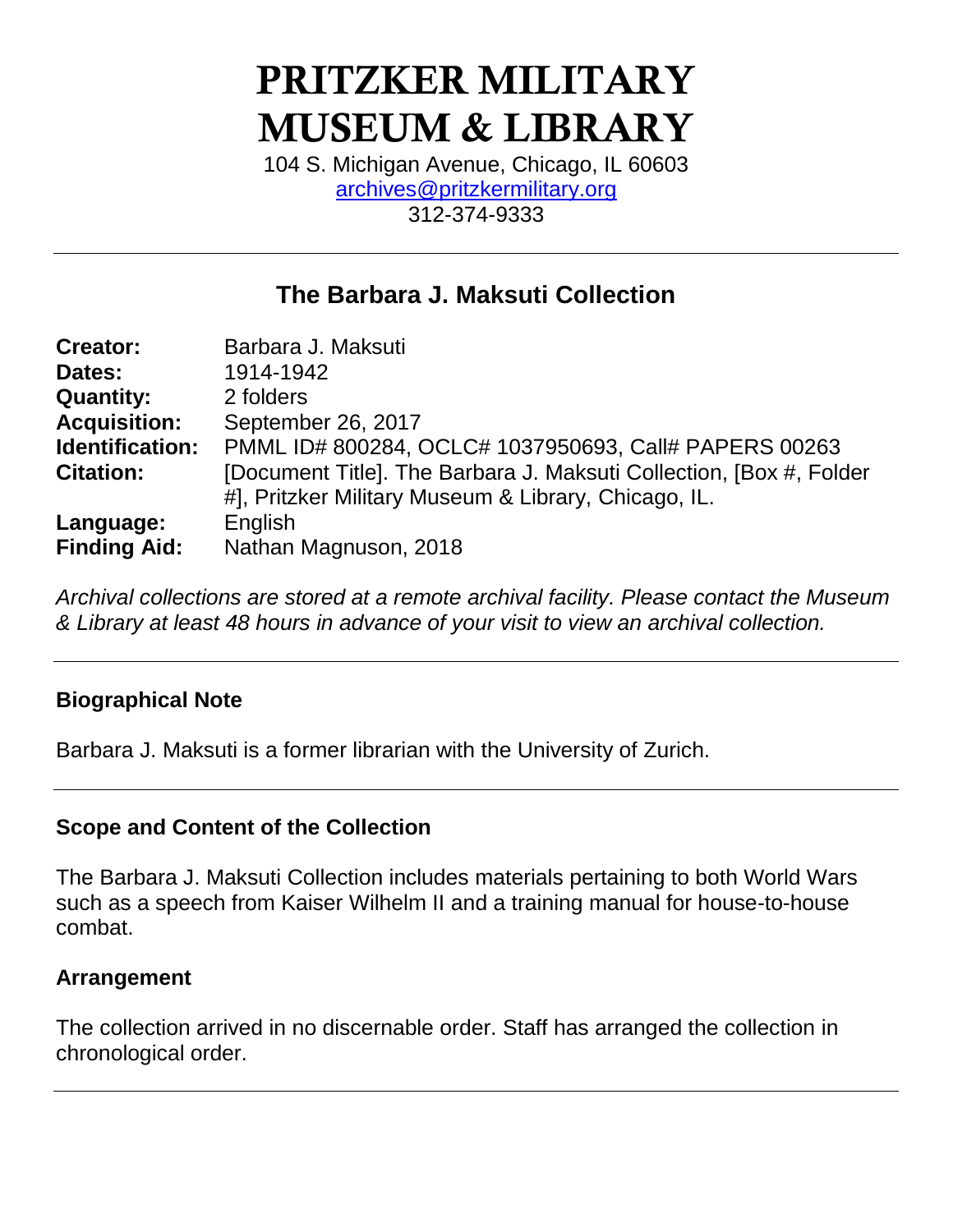## **Rights**

Copyrights held by Barbara J. Maksuti were transferred to the Pritzker Military Museum & Library. All other rights are held by the author or publisher. Users assume responsibility for following copyright laws as established by US Code Title 17.

## **Separations**

| Item ID   | Call<br>Number | <b>Description</b>                        | Location |
|-----------|----------------|-------------------------------------------|----------|
| 800284003 |                | The Berlin Liar, First<br>Edition         |          |
| 800284004 |                | The Berlin Liar, Second<br><b>Edition</b> |          |

## **Key Subjects**

This collection is indexed under the following headings in the Library's online catalog. Researchers interested in materials about related topics, persons, or places should search the catalog using these subject headings.

#### **Names**

Maksuti, Barbara J.

#### **Subjects**

Speeches, addresses, etc. World War, 1918-1945. World War, 1939-1945--Humor.

#### **Container List**

|           | Box Folder Item ID # Title |                                                                                                                  | Dates    |
|-----------|----------------------------|------------------------------------------------------------------------------------------------------------------|----------|
| <b>SM</b> |                            | Copy of Kaiser Wilhelm II's speech<br>800284001 in Berlin calling for political unity, in<br><b>Fraktur font</b> | 8/1/1914 |